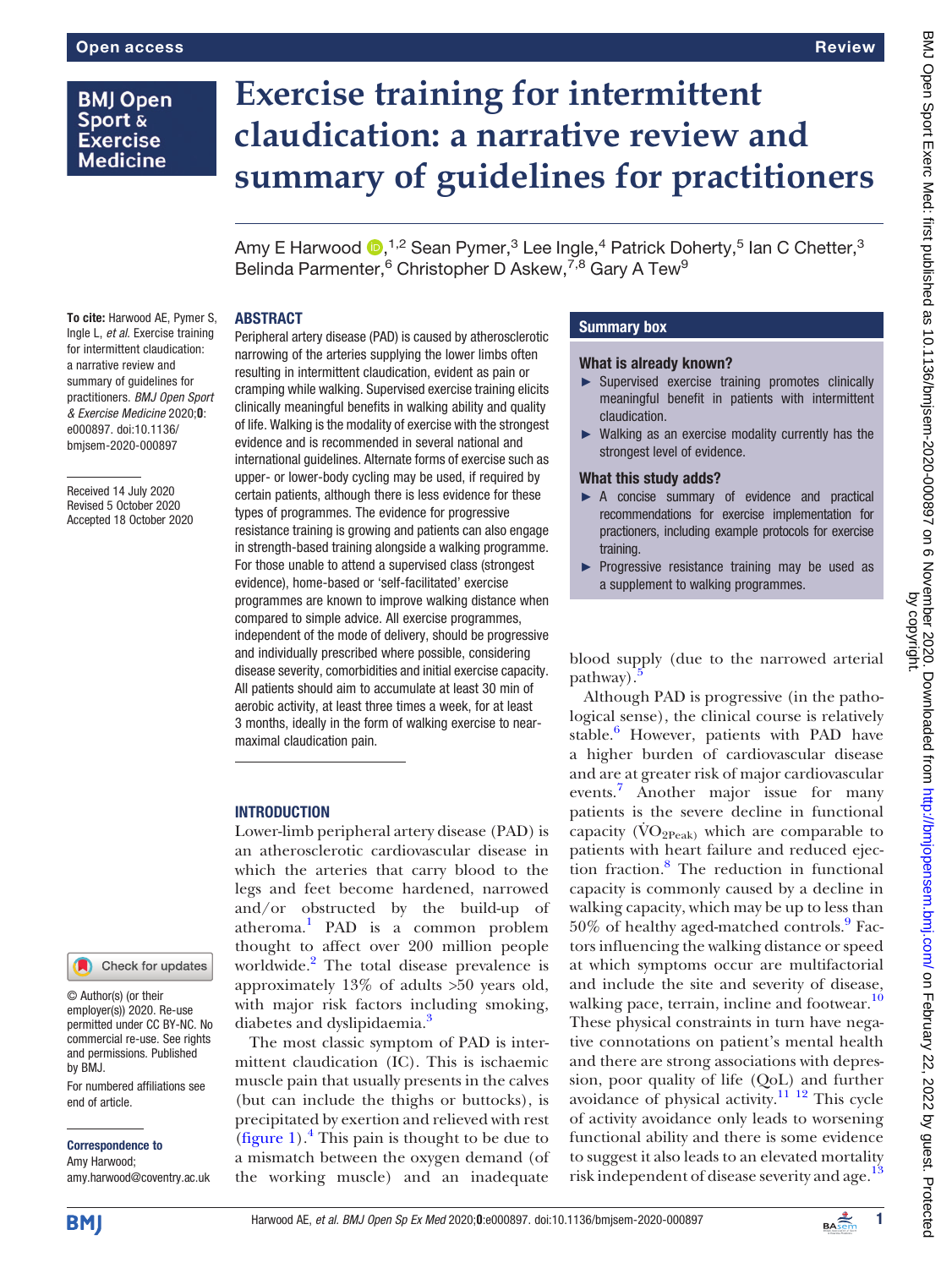<span id="page-1-0"></span>

Figure 1 Intermittent claudication due to peripheral artery disease. Reproduced from Morlet et al<sup>3</sup> with permission from BMJ Publishing Group Ltd. Note: Iliac or femoral artery disease can cause symptoms at multiple distal muscle sites.

Treatment for patients with IC involves secondary prevention of cardiovascular disease risk, including smoking cessation, diet changes, lipid modification, statin therapy, antiplatelet therapy and management of diabetes and hypertension. In addition to therapeutic intervention and lifestyle modification, the primary treatment to address the functional impairment outlined earlier is for patients to engage in appropriate exercise training, best achieved through a supervised exercise programme  $(SEP).<sup>14</sup>$  $(SEP).<sup>14</sup>$  $(SEP).<sup>14</sup>$  This is supported by multiple consensus guidelines from various governing bodies.[15](#page-7-13)–17 [18](#page-7-14) However, they lack detail and consistency (between guidelines) as to the appropriate principles of exercise such as intensity and progression [\(table 1](#page-2-0)), which impacts upon effective implementation. In addition to inconsistencies in the recommendations for exercise, there is also variability in the delivery of exercise programmes globally with some clinicians reporting lack of expertise or support to guide the exercise delivery[.19](#page-7-15)–<sup>21</sup>

This guideline for practitioners aims to accompany these consensus guidelines to provide a succinct but more detailed overview of, and recommendations for, exercise prescription and training for IC. While we appreciate that delivery and provision will vary, the key exercise prescription components will remain and as such, this document will be relevant for exercise practitioners worldwide. In addition, we provide advice for the implementation of the exercise prescription guidelines into clinical practice [\(table 2](#page-3-0)), which also includes information on structured alternatives when SEPs are not available<sup>[19 23](#page-7-15)</sup>

#### Walking ability

Measures of walking ability include pain-free and maximum walking distance (or time) obtained during standardised treadmill testing and/or the distance covered in the 6-min 30-m corridor walk test. Several treadmill protocols have been reported, but the 'Gardner/Skinner' incremental protocol is most commonly used.<sup>26</sup> <sup>27</sup> This involves a constant speed of 3.2 km/hour at a 0% grade, increasing by 2% every 2 min. The advantage of using a treadmill test is that it can be standardised (ie, speed of treadmill, grade of treadmill), although it may not be as reflective of normal everyday walking (6-min walking distance).<sup>28</sup> <sup>29</sup>

# Quality of life

Several generic and condition-specific questionnaires have been used to assess QoL. The most validated, responsive and reliable questionnaires in the IC population are the Short-Form-36 (SF-36) and King's College Hospital's VascuQoL questionnaires, respectively.<sup>30</sup> <sup>31</sup> Additional and commonly used questionnaires include the Walking Impairment Questionnaire<sup>[32](#page-7-19)</sup> and the Peripheral Artery Ouestionnaire.<sup>33</sup>

# EXERCISE TRAINING Benefits of exercise training

A recent Cochrane review concluded that there is highquality evidence showing that SEPs (a variety of regimes) elicit important improvements in both pain-free and maximum walking distance compared with no-exercise control in people with IC.<sup>14</sup> A meta-analysis of nine trials (n=391) showed a mean between-group difference in pain-free walking distance at follow-up of 82 m (95% CI 72 to 92 m [follow-up ranging 6 weeks to 2 years]) and maximum walking distance of 120 m (95% CI 50.79 to 190 m). The most commonly tested mode of exercise was walking, with one cycling intervention. The corresponding difference for maximum walking distance was 120 m (95% CI 51 to 190 m; 10 trials, n=500). Improvements of this magnitude are likely to represent clinically meaningful changes in ambulatory function.<sup>34</sup>

The same review also reported that there was moderatequality evidence for improvements in physical and mental aspects of QoL, assessed using the  $SF-36$ .<sup>[14](#page-7-12)</sup> A meta-analysis of data at 6 months of follow-up showed the physical component summary score to be 2 points higher in exercise versus control (95% CI 1 to 3; 5 trials, n=429). The corresponding difference for the mental component summary score was 4 points (95% CI 3 to 5; 4 trials, n=343). Such differences have the potential to be clinically meaningful. $^{14}$ 

## Modes of exercise

In most studies, SEPs have involved treadmill or track walking at an intensity that elicits moderate to maximal claudication pain. $35$  There is a strong evidence-base for this type of training, and clinical guidelines cite it as the preferred modality (eg, The Trans-Atlantic Inter-Society Consensus Document on Management of Peripheral Arterial Disease II).<sup>[15](#page-7-13)</sup> As of 2011, alternate exercise modalities had not been extensively studied. $36$  In 2005, a randomised trial of 104 participants provided evidence that a 24-week intervention of either cycling or armcranking is viable alternatives for improving maximum walking distance (shuttle-walk) up to 29% and 31%, respectively.[37](#page-8-2) These modalities may be most useful for patients who are unwilling/unable to walk because of severe pain or deconditioning. $38$  Resistance training may also have a complementary role (eg, for improving muscular strength) $39$ ; however, at this point, international guidelines suggest it should not be used as a substitute for aerobic exercise because its impact on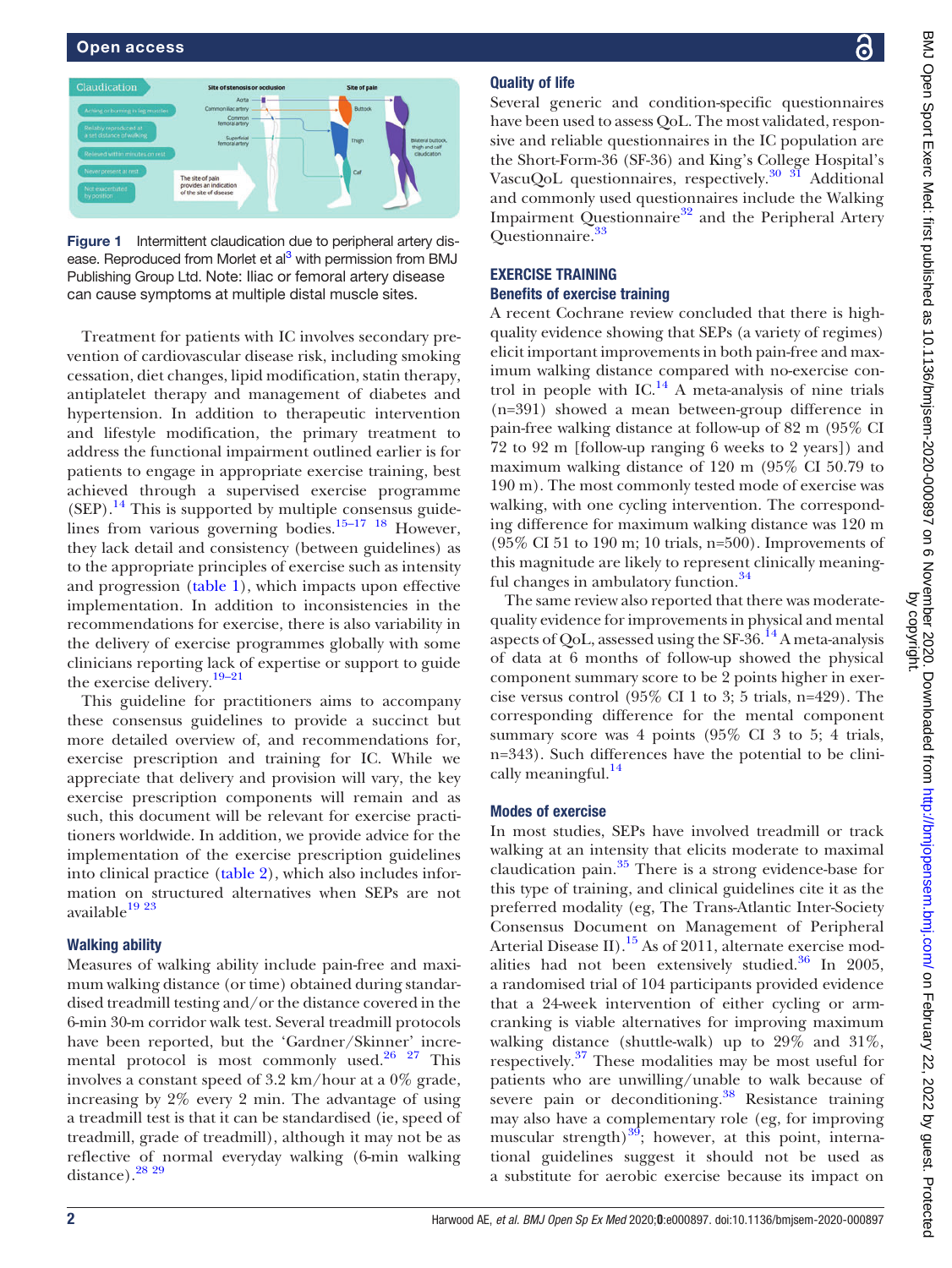<span id="page-2-0"></span>

|                                    |                                       | Table 1 Vascular surgery guideline recommendations for exercise     |                                                              |                                                                |                           |                                                                         |                                                            |                                     |                                                             |
|------------------------------------|---------------------------------------|---------------------------------------------------------------------|--------------------------------------------------------------|----------------------------------------------------------------|---------------------------|-------------------------------------------------------------------------|------------------------------------------------------------|-------------------------------------|-------------------------------------------------------------|
| Recommendation Frequency Intensity |                                       |                                                                     | Type                                                         | Time                                                           |                           | Duration Progression                                                    | Supervision                                                | Location                            | Supplementary<br>exercises                                  |
| Guideline                          |                                       |                                                                     |                                                              |                                                                |                           |                                                                         |                                                            |                                     |                                                             |
| TASC II, 2007 <sup>15</sup>        | (typically)<br>$3 \times per$<br>week | claudication within<br>Speed and grade<br>that induces<br>$3-5$ min | Intermittent<br>treadmill<br>king<br>$\overline{\mathbb{R}}$ | increasing up to<br>30 min<br>60 min                           | reported<br>$\frac{1}{2}$ | grade if patient can<br>walk for more than<br>Increase speed/<br>10 min | Not reported                                               | reported<br>3<br>Not                | Not reported                                                |
| AHA/ACC, 2016 <sup>17</sup>        | $3 \times per$<br>week                | claudication<br>Maximum-<br>moderate                                | Intermittent<br>king<br>$\overline{\text{val}}$              | per session, with<br>warm up and<br>$30 - 45$ min<br>cool down | 12 weeks                  | Minimum Not reported                                                    | Supervised by<br>professional<br>healthcare<br>a qualified | outpatient<br>Hospital/<br>facility | Not reported                                                |
| ECS, 2017 <sup>18</sup>            | reported<br><b>D</b>                  | Not reported                                                        | <b>Iking</b><br>Wall                                         | 3 hours/week<br>Minimum                                        | 3 months<br>At least      | Not reported                                                            | Supervised                                                 | reported<br>ă                       | Cycling, strength<br>training and<br>upper-arm<br>ergometry |
| NICE 1472018 <sup>16</sup>         | reported<br>7ot                       | Maximal pain                                                        | Walking                                                      | 2 hours/week                                                   |                           | 3 months Not reported                                                   | Supervised                                                 | reported<br>$\frac{1}{2}$           | Not reported                                                |
| RACGP, 2013 <sup>22</sup>          | $3-5 \times p/w$                      | Pain                                                                | Intermittent<br>walking                                      | increasing to<br>$30 \text{ min}$<br>60 min                    | reported<br>$\frac{1}{2}$ | Not reported                                                            | Supervised                                                 | reported<br>$\frac{1}{2}$           | Not reported                                                |
| ACC; AHA; ECS; NICE; RACGP; TASC.  |                                       |                                                                     |                                                              |                                                                |                           |                                                                         |                                                            |                                     |                                                             |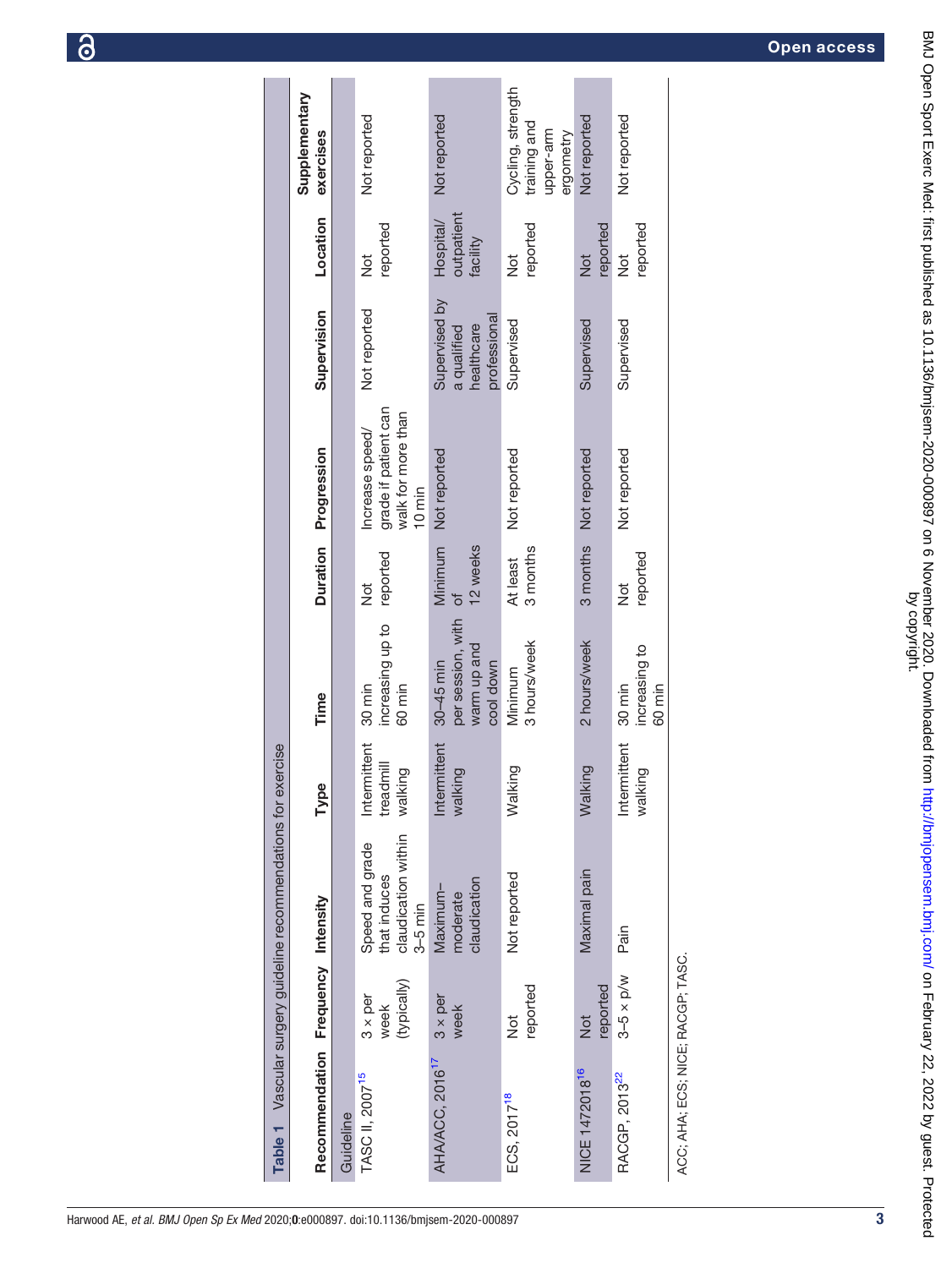<span id="page-3-0"></span>

| <b>Exercise rationale</b><br>prevention of cardiovascular disease<br><b>Provider</b><br>nurse specialist). Exercise professionals who wish to work in this area should possess the<br>essential competencies and minimum qualifications as per the country of work. Professional<br>standards of accredited exercise physiologists should include detailed knowledge of<br>specified in the following BACPR Position Statement (UK Based):http://www.bacpr.com/<br>resources/51A_EPG_Position_Statement.pdf<br>Mode of delivery<br>prescription should be individually tailored based on an initial assessment; however, several<br>embedded behaviour change techniques is a reasonable alternative for people who prefer this<br>approach or are unable to access an on-site programme, or for longer-term benefit after<br>self-managed walking exercise can be found here. <sup>24</sup> Additional information for home-based<br>exercises can be found here: (https://circulationfoundation.org.uk/news/COVID-19-special)<br>or exercise more are not effective.<br><b>Setting</b><br>exercise physiology or physiotherapy clinics or community exercise facilities. Self-managed<br>programmes can be conducted in a setting that suits the individual.<br><b>Materials</b><br>Assessment tools: Motorised treadmill with adjustable incline to allow incremental exercise<br>testing (eg, 'Gardner' protocol) to determine pain-free and maximum walking distances or, if<br>corridor walk test); questionnaires for assessing patient-perceived ambulatory function (eg,<br>(eg, ankle-brachial index) and cardiovascular disease risk (eg, blood pressure, lipid profile).<br>Exercise equipment: Motorised treadmills with adjustable incline or space for over-ground<br>limb ergometers. Optional for resistance exercise-weights machines, dumbbells.<br>stethoscope.<br><b>Walking exercise</b><br>Programme duration: At least 3 months<br>Frequency: ≥3 times/week<br>guidelines<br>reluctant to walk at higher levels of pain<br>claudication pain reaches a moderate-to-strong level. When the claudication has abated, the<br>should be encouraged to increase the intensity of pain achieved as a progression tool. | <b>Table 2</b> Summary of exercise prescription recommendations                                                                                                                                                                                                                                                                                                                                                                                                                                                                                                                                                                                                                                                                                                                                                                                                                                                                                                                                                                                                                                                                                                                                                                                                                                                                                                                  |
|------------------------------------------------------------------------------------------------------------------------------------------------------------------------------------------------------------------------------------------------------------------------------------------------------------------------------------------------------------------------------------------------------------------------------------------------------------------------------------------------------------------------------------------------------------------------------------------------------------------------------------------------------------------------------------------------------------------------------------------------------------------------------------------------------------------------------------------------------------------------------------------------------------------------------------------------------------------------------------------------------------------------------------------------------------------------------------------------------------------------------------------------------------------------------------------------------------------------------------------------------------------------------------------------------------------------------------------------------------------------------------------------------------------------------------------------------------------------------------------------------------------------------------------------------------------------------------------------------------------------------------------------------------------------------------------------------------------------------------------------------------------------------------------------------------------------------------------------------------------------------------------------------------------------------------------------------------------------------------------------------------------------------------------------------------------------------------------------------------------------------------------------------------------------------------------------------------------------------------------|----------------------------------------------------------------------------------------------------------------------------------------------------------------------------------------------------------------------------------------------------------------------------------------------------------------------------------------------------------------------------------------------------------------------------------------------------------------------------------------------------------------------------------------------------------------------------------------------------------------------------------------------------------------------------------------------------------------------------------------------------------------------------------------------------------------------------------------------------------------------------------------------------------------------------------------------------------------------------------------------------------------------------------------------------------------------------------------------------------------------------------------------------------------------------------------------------------------------------------------------------------------------------------------------------------------------------------------------------------------------------------|
|                                                                                                                                                                                                                                                                                                                                                                                                                                                                                                                                                                                                                                                                                                                                                                                                                                                                                                                                                                                                                                                                                                                                                                                                                                                                                                                                                                                                                                                                                                                                                                                                                                                                                                                                                                                                                                                                                                                                                                                                                                                                                                                                                                                                                                          | To improve walking capacity, claudication symptoms and quality of life, and for secondary                                                                                                                                                                                                                                                                                                                                                                                                                                                                                                                                                                                                                                                                                                                                                                                                                                                                                                                                                                                                                                                                                                                                                                                                                                                                                        |
|                                                                                                                                                                                                                                                                                                                                                                                                                                                                                                                                                                                                                                                                                                                                                                                                                                                                                                                                                                                                                                                                                                                                                                                                                                                                                                                                                                                                                                                                                                                                                                                                                                                                                                                                                                                                                                                                                                                                                                                                                                                                                                                                                                                                                                          | The programme should have a designated clinical lead (eg, vascular surgeon, physician or<br>pathophysiology, exercise physiology and exercise training for patients with IC. Some of these are                                                                                                                                                                                                                                                                                                                                                                                                                                                                                                                                                                                                                                                                                                                                                                                                                                                                                                                                                                                                                                                                                                                                                                                   |
|                                                                                                                                                                                                                                                                                                                                                                                                                                                                                                                                                                                                                                                                                                                                                                                                                                                                                                                                                                                                                                                                                                                                                                                                                                                                                                                                                                                                                                                                                                                                                                                                                                                                                                                                                                                                                                                                                                                                                                                                                                                                                                                                                                                                                                          | The exercise should ideally be delivered through an on-site supervised programme. The exercise<br>patients may be supervised at the same time. A facilitated, self-managed exercise programme with<br>a supervised programme is completed. Details of a structured education programme that promotes<br>Unstructured, unsupervised exercise approaches that consist solely of basic advice to walk                                                                                                                                                                                                                                                                                                                                                                                                                                                                                                                                                                                                                                                                                                                                                                                                                                                                                                                                                                               |
|                                                                                                                                                                                                                                                                                                                                                                                                                                                                                                                                                                                                                                                                                                                                                                                                                                                                                                                                                                                                                                                                                                                                                                                                                                                                                                                                                                                                                                                                                                                                                                                                                                                                                                                                                                                                                                                                                                                                                                                                                                                                                                                                                                                                                                          | On-site programmes can be delivered in various settings including hospital- or community-based                                                                                                                                                                                                                                                                                                                                                                                                                                                                                                                                                                                                                                                                                                                                                                                                                                                                                                                                                                                                                                                                                                                                                                                                                                                                                   |
|                                                                                                                                                                                                                                                                                                                                                                                                                                                                                                                                                                                                                                                                                                                                                                                                                                                                                                                                                                                                                                                                                                                                                                                                                                                                                                                                                                                                                                                                                                                                                                                                                                                                                                                                                                                                                                                                                                                                                                                                                                                                                                                                                                                                                                          | unavailable, procedures and instructions for an alternative functional capacity test (eg, 30 m 6-min<br>WELCH questionnaire), and generic and condition-specific quality of life (eg, SF-36, VascuQoL and<br>Walking Impairment uestionnaires, respectively). Optional - equipment to assess vascular status<br>walking (preferably indoor and air-conditioned). Optional for aerobic exercise—upper and lower<br>Intensity-monitoring equipment: Five-point claudication pain scale, exertion scale (eg, 6-20point<br>Borg Rating of Perceived Exertion Scale), heart rate monitors, manual sphygmomanometer and                                                                                                                                                                                                                                                                                                                                                                                                                                                                                                                                                                                                                                                                                                                                                                |
| should also be encouraged to include other modes of exercise to work on improving<br>cardiorespiratory fitness and muscular strength                                                                                                                                                                                                                                                                                                                                                                                                                                                                                                                                                                                                                                                                                                                                                                                                                                                                                                                                                                                                                                                                                                                                                                                                                                                                                                                                                                                                                                                                                                                                                                                                                                                                                                                                                                                                                                                                                                                                                                                                                                                                                                     | Claudication pain endpoint: Based on current evidence, patients should be advised to walk to the<br>point of near-maximum leg pain (ie, 4-5 on claudication pain scale); however, preliminary evidence<br>suggests that walking only to the onset of ischaemic leg pain may also be beneficial for patients<br>Pattern: Following a warm-up period, the patient should walk at a speed and grade that induces<br>claudication pain within 3-5 min. The patient is instructed to stop walking and rest when his or her<br>patient resumes walking until a moderate-to-strong claudication pain recurs. This cycle of exercise<br>and rest is ideally repeated for at least 30 min. In subsequent visits, the speed or grade of walking is<br>increased if the patient is able to walk for ≥10 min without reaching moderate claudication pain. For<br>those patients who start at a lower level of claudication pain (1-3/5), as the patient tolerates it, they<br>Duration per session: Many patients with IC may need to start with just 10-15 min of walking<br>exercise per session. In this situation, the duration of exercise should be increased by 5 min each<br>week, until the patient is walking for at least 30 min per session. Patients who can walk for more<br>than 30 min per session should be encouraged to increase the exercise duration to 45-60 min. They |

Continued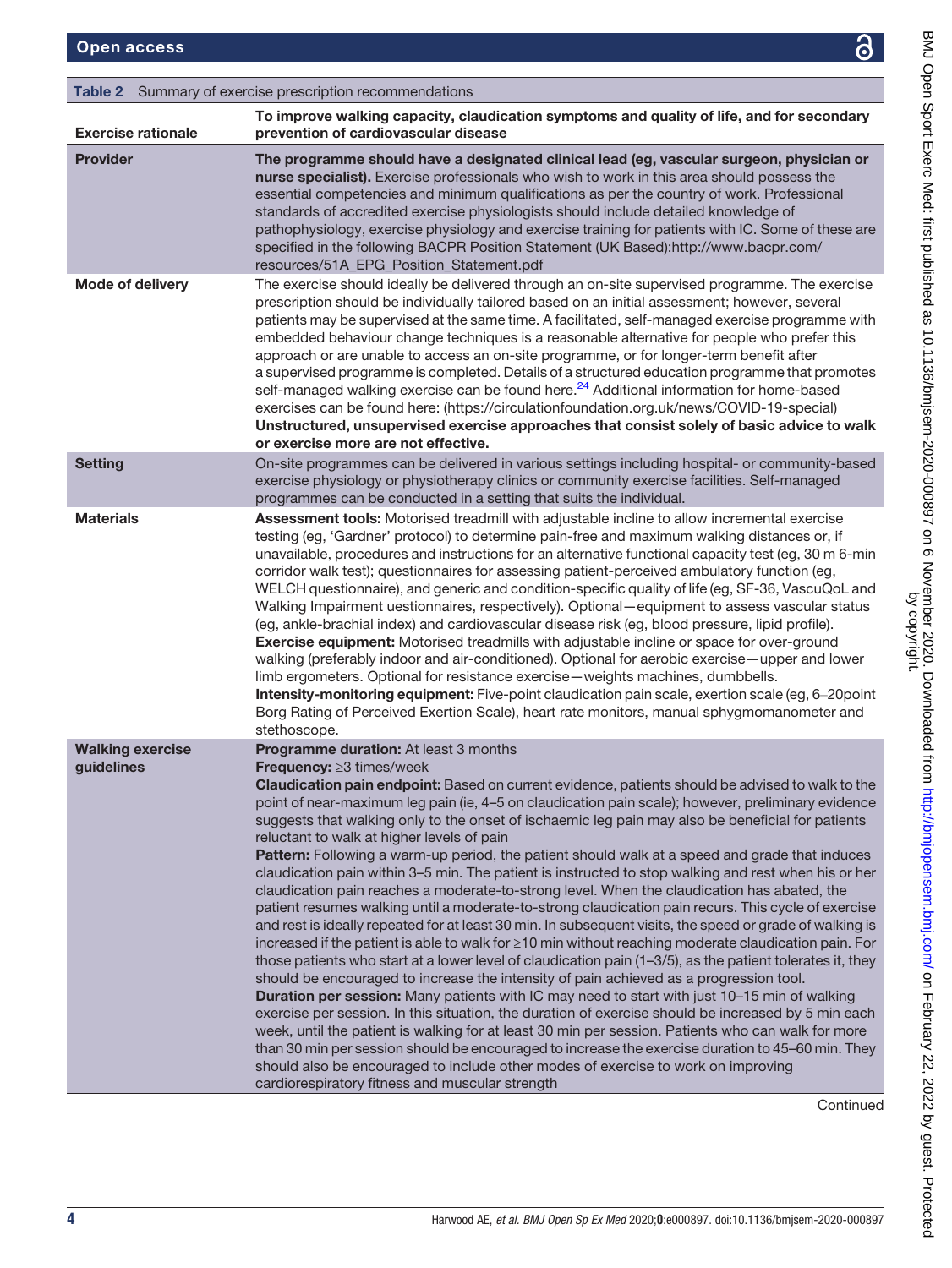| $\boldsymbol{\Theta}$                                                                                                                                                           | <b>Open access</b>                                                                                                                                                                                                                                                                                                                                                                                                                                                                                                                                                                                                                                                                                                            |
|---------------------------------------------------------------------------------------------------------------------------------------------------------------------------------|-------------------------------------------------------------------------------------------------------------------------------------------------------------------------------------------------------------------------------------------------------------------------------------------------------------------------------------------------------------------------------------------------------------------------------------------------------------------------------------------------------------------------------------------------------------------------------------------------------------------------------------------------------------------------------------------------------------------------------|
| Continued<br>Table 2                                                                                                                                                            |                                                                                                                                                                                                                                                                                                                                                                                                                                                                                                                                                                                                                                                                                                                               |
| <b>Exercise rationale</b>                                                                                                                                                       | To improve walking capacity, claudication symptoms and quality of life, and for secondary<br>prevention of cardiovascular disease                                                                                                                                                                                                                                                                                                                                                                                                                                                                                                                                                                                             |
| <b>Upper and lower limb</b><br>ergometry                                                                                                                                        | May be considered as alternative aerobic exercise strategies for improving walking ability and<br>quality of life. May also have the potential to provide a greater cardiorespiratory stimulus than<br>walking exercise in individuals with severe claudication.<br><b>Example protocol:</b> Ten sets of 2 min of upper or lower extremity ergometry conducted twice<br>weekly for at least 3 months. Intensity should be moderate or Borg RPE 13-14 (6-20 scale)                                                                                                                                                                                                                                                             |
| <b>Resistance exercise</b>                                                                                                                                                      | Though evidence is increasing, resistance exercise is yet to be included in international guidelines<br>as a sole therapy, it is purely recommended as an adjunct for now. It therefore should be considered<br>as complementary (eg, for targeting improved strength or reduced falls risk), but not as<br>a replacement for aerobic exercise because its impact on walking ability appears modest at best.<br>Example protocol: Moderate-to-high intensity (Borg exertion rating of 14-16), 6-8 exercises (leg<br>press, Knee flexion, knee extension, calf press, chest press, seated row) targeting the major muscle<br>groups of the upper and lower body, 2–4 sets of 10–15 repetitions per set, 2–3 sessions per week. |
| <b>Other</b>                                                                                                                                                                    | Circuit-based training may be a practical way of delivering a combination of aerobic and resistance<br>exercises when circumstances necessitate group-based training and is an effective tool for<br>improving both muscle strength and cardiorespiratory fitness, which are both related to reduced<br>cardiovascular and all-cause mortality. <sup>25</sup>                                                                                                                                                                                                                                                                                                                                                                 |
| <b>Safety issues</b>                                                                                                                                                            | An initial risk assessment should occur as per Appendix E of the following ACPICR Standards<br>document https://www.acpicr.com/data/Page_Downloads/ACPICRStandards.pdf . Exercise is<br>contraindicated by foot ulcers and limb pain at rest (ie, critical limb ischaemia). As patients increase<br>their walking ability, there is the possibility that cardiac signs and symptoms may appear (eg,<br>dysrhythmia, angina). These events should prompt further clinical assessment to ensure safety<br>continuing. Clinical assessment should also be considered when a patient undertakes a mode of<br>exercise that is not limited by claudication pain.                                                                   |
| ACPICR; BACPR; IC; RPE; SE-36, Short-Form-36; VascuQoL; WELCH.<br>valking distance appears modest (eg, McDermott et al<br>three sessions per week (in combination with duration |                                                                                                                                                                                                                                                                                                                                                                                                                                                                                                                                                                                                                                                                                                                               |

walking distance appears 2009). Nevertheless, there is emerging evidence to support its efficacy, and it should no longer be a mode of exercise that is ignored. A recent systematic review and meta-analysis (n=826; 363 resistance trained) demonstrated that resistance training (in comparison to control) can significantly improve both maximum walking distance via constant treadmill testing (standardised mean difference (SMD) 0.51 [95% CI 0.23 to 0.79]) and maximum walking distance via progressive treadmill testing (SMD 0.45 [95% CI 0.08 to 0.83]). Only 6-min claudication onset time (not pain-free treadmill distance) was significantly improved with resistance training (mean dif-ference (MD) 82 m [95% CI 40.91 to 123.54).<sup>[39](#page-8-4)</sup>

## Frequency of exercise

A comparison of different training frequencies for patients with IC has not been investigated in a single study. The 1995 meta-analysis of Gardner and Poehlman suggested that an exercise frequency of ≥3 sessions per week was associated with better outcomes compared with <3 times per week, although it should be noted that it pooled data from randomised controlled trials and uncontrolled studies. $40$  In addition, the 2004 review of Bulmer and Coombes also identified three sessions per week as the optimal frequency for maximum improvements in walking distance.<sup>41</sup> Conversely, a meta-analysis in 2012 including 1054 patients did not identify an optimal frequency for programmes. $^{42}$  The authors of the 2012 meta-analysis do note, however, that a SEP with

tion with duration of programme and session) 'would give the best results'.<sup>[42](#page-8-7)</sup> Therefore, frequency of SEPs should aim to be at least three times per week, which is in line with common physical activity guidelines for the general population.<sup>[17](#page-7-22)</sup>

# Duration of programme

No standardised duration of programme for patients with IC has been identified, with exercise programme length ranging from as little as 2 weeks to as many as 18 months.<sup>[35](#page-8-0)</sup> Gardner *et al* (2012) measured outcomes at 2, 4 and 6 months (n=80) and demonstrated that exercise-mediated improvements in pain-free and maximum walking distances were largely achieved in the first 2 months.[43](#page-8-8) Additional meta-analysis has also demonstrated that improvements in treadmill walking occur following 3 months of supervised exercise.<sup>41</sup> <sup>44 45</sup> It may be likely that the optimal prescription is difficult to elucidate due to heterogeneity of studies, including differences in frequency, intensity and type of the exercise. Currently, we recommend that programmes should be at least a minimum of 12 weeks in duration.

## Intensity of exercise

Exercise intensity is commonly prescribed on the basis of heart rate, rating of perceived exertion, or  $\rm \ddot{VO}_{2neak}$ obtained via exercise stress testing,  $^{46}$  and may be classified as low, moderate or vigorous based on the American College of Sports Medicine guidelines.<sup>47</sup> There is limited information on the appropriate intensities of exercise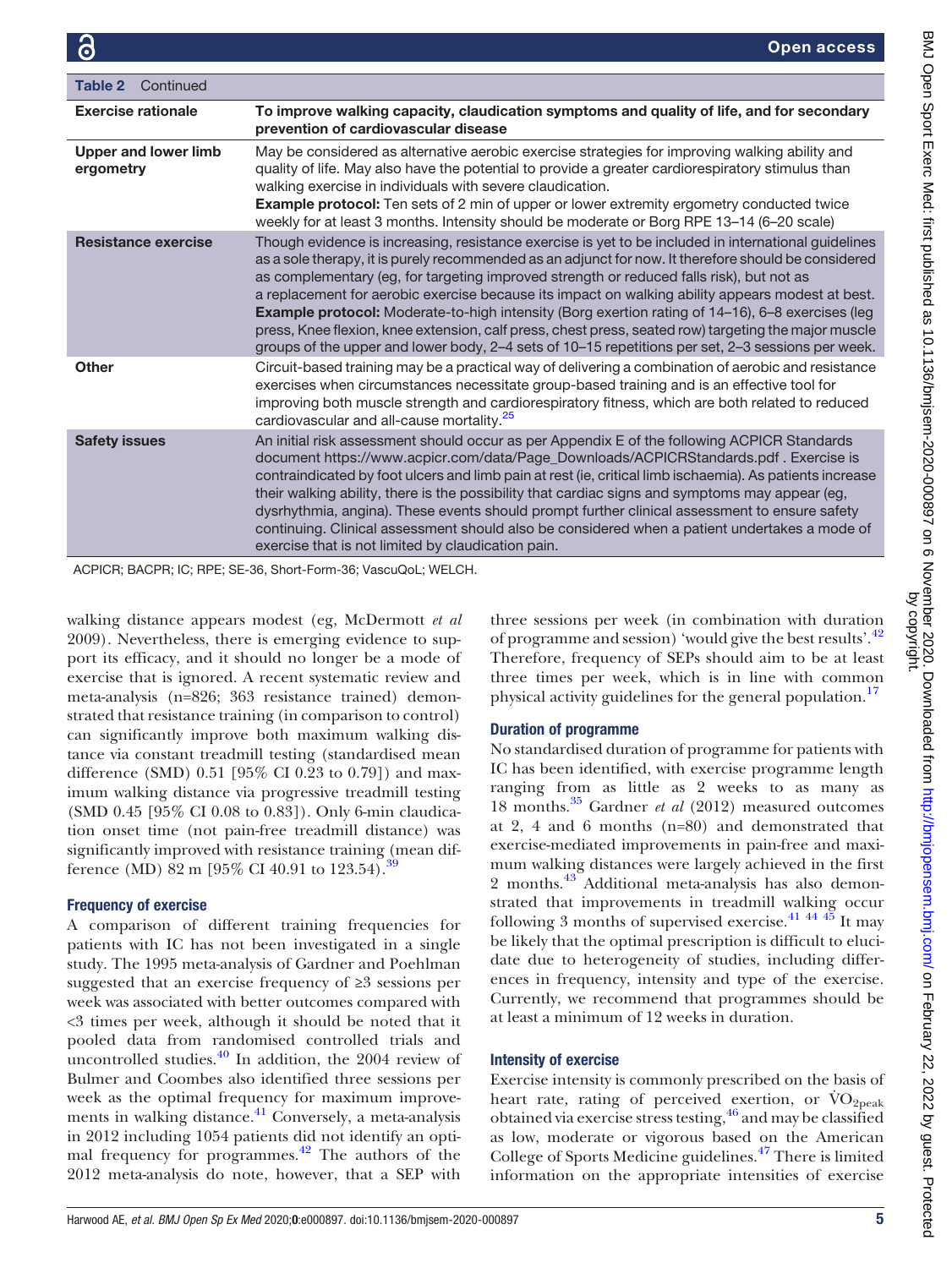programmes for patients with PAD[.17 48](#page-7-22) However, a metaanalysis by Parmenter et al (2015) investigated the relationship between exercise intensity, VO<sub>2peak</sub> (ie, aerobic capacity) and maximal walking distance, and demonstrated that the greatest improvements occurred when exercise intensity was between 70% and 90% HRmax (ie, vigorous according to the American College of Sports Medicine guidelines).<sup>[49](#page-8-11)</sup> A further systematic review by Pymer et al (2019) focusing on high-intensity exercise identified four studies that prescribed exercise on the  $\rm \dot{VO}_{2peak}$  or HRmax achieved during baseline testing. Overall, six studies demonstrated significant improvements in treadmill maximum walking distances compared with a control group (generally consisting of exercise advice alone).<sup>50</sup> However, further research is required to establish the relationship between intensity (moderate vs vigorous) and walking improvements and compare those findings to SEPs.

#### Claudication pain scale

Relatively few trials have used classically defined measures of exercise intensity as described earlier, and for patients with PAD, there is a common misconception between exercise 'intensity' and severity of leg pain or discomfort. $51$  Most reported trials in the literature use the claudication pain scale to instruct patients when to stop exercising and not exercise intensity markers such as heart rate. The claudication pain scale is a continuous scale from 1, indicating no pain, to 5 indicating severe pain[,49](#page-8-11) with trials often instructing patients to walk to near-maximal pain levels.

Three studies have specifically investigated the relationship between 'intensity' (based on pain) and walking outcomes.<sup>52–[54](#page-8-14)</sup> Mika et al (2013) used different intensities corresponding to scores on the pain scale and matched exercise duration in 60 patients. $53$  Gardner et al (2005) prescribed intensity as 'high—80%' or 'low—40%' based on the maximal grade achieved at baseline in 31 patients.<sup>52</sup> Finally, Novakovic et al (2019) randomised 36 patients to either moderate or pain-free walking, with moderate training prescribed on 70% of the patients predicted HRmax.<sup>54</sup> For all studies, outcomes including pain-free and maximum walking distance did not differ between the intensities prescribed. This may highlight that the volume of exercise (and not intensity prescribed) is perhaps the most important factor for improving walk-ing distance in patients with IC.<sup>[36 49 55](#page-8-1)</sup> With regard to pain, overall the current evidence seems to favour patients walking near maximal pain for beneficial outcomes. However, walking to no pain, or minimal pain, may also been shown to be effective for this cohort.<sup>[54 55](#page-8-16)</sup> Indeed, a meta-analysis by Parmenter et al (2011) showed that walking without inducing claudication pain produced significant improvements in initial claudication distance and also improved absolute claudication distance[.36](#page-8-1) Additionally, a meta-analysis (six studies) in 2015 demonstrated that improvements in cardiorespiratory fitness were obtained when walking to mild pain (MD

0.79 mL/kg/min  $[95\% \text{ CI } 0.45 \text{ to } 1.14]$ ).<sup>[49](#page-8-11)</sup> Current recommendations are if patients can tolerate, then walking to moderate pain (i.e 4–5 on the claudication scale) may be suitable. If patients are unable to tolerate higher levels of pain on the claudication scale, then they can walk to low levels of pain, provided the volume of exercise is sufficient, $47$  which may improve adherence levels.

## **Supervision**

Despite consistent evidence demonstrating the clinical effectiveness of SEPs, a European survey conducted in 2012 demonstrated that approximately 30% of the respondents had access to a supervised programme,  $56$ with similar availability in the UK.<sup>[19](#page-7-15)</sup> Similar evidence has recently emerged from the USA with 54% of the respondents stating no exercise to a  $\text{SEP}^{20}$  $\text{SEP}^{20}$  $\text{SEP}^{20}$  These low provision rates may be attributed to several factors including funding provision, facilities, referral pathways, resources and a lack of trained staff.<sup>19 23</sup>

A 2014 review noted uncertainty regarding the benefits of SEPs over unsupervised exercise, especially regarding  $QoL<sup>51</sup>$  Despite the apparent superiority of SEPs, there is still a need to develop alternative programmes, given that supervised programmes may be 'unpopular' with patients due to financial, time or transport limitations,  $57\frac{58}{10}$  or simply because they are looking for a 'quick fix'.<sup>[59](#page-8-19)</sup> As supervised programmes may be unavailable to a large proportion of patients, the development of alternative home-based or 'self-facilitated' programmes have been increasingly trialled. These types of interventions have varied in content but include psychological interventions,  $60$  such as cognitive behavioural changes,  $61$ step-monitoring $62$  and patient education.<sup>[24](#page-7-25)</sup>

#### Home exercise programmes

Evidence for home-based or self-managed programmes is currently conflicting. In 2013, a systematic review reported that there was low-level evidence to suggest home-based programmes can improve walking distance and QoL in comparison to walking advice or nonexercise. $^{63}$  $^{63}$  $^{63}$  In 2018, a Cochrane review including 21 studies and 1400 patients, reported that there was high-quality evidence showing greater improvements in maximum walking distance (measured via treadmill testing) at 3 months among patients enrolled in a SEP versus a homebased programme (95% CI 0.12 to 0.65), or in patients who received walking advice only  $(95\% \text{ CI } 0.53 \text{ to } 1.07)$ .<sup>[64](#page-8-24)</sup> This translates to walking distance improvements of between 120 and 210 m in favour of supervised exercise, respectively, with similar improvements maintained at 6 and 12 months. However, the prescription of exercise may influence the magnitude of effect, possibly due to training specificity.<sup>[49](#page-8-11)</sup> Conversely, the meta-analysis of QoL outcomes showed no marked differences between supervised exercise and home exercise programmes. In a recent randomised trial, McDermott et al (2018) considered the efficacy of home-based exercise (n=99) with wearable technology and telephone coaching versus no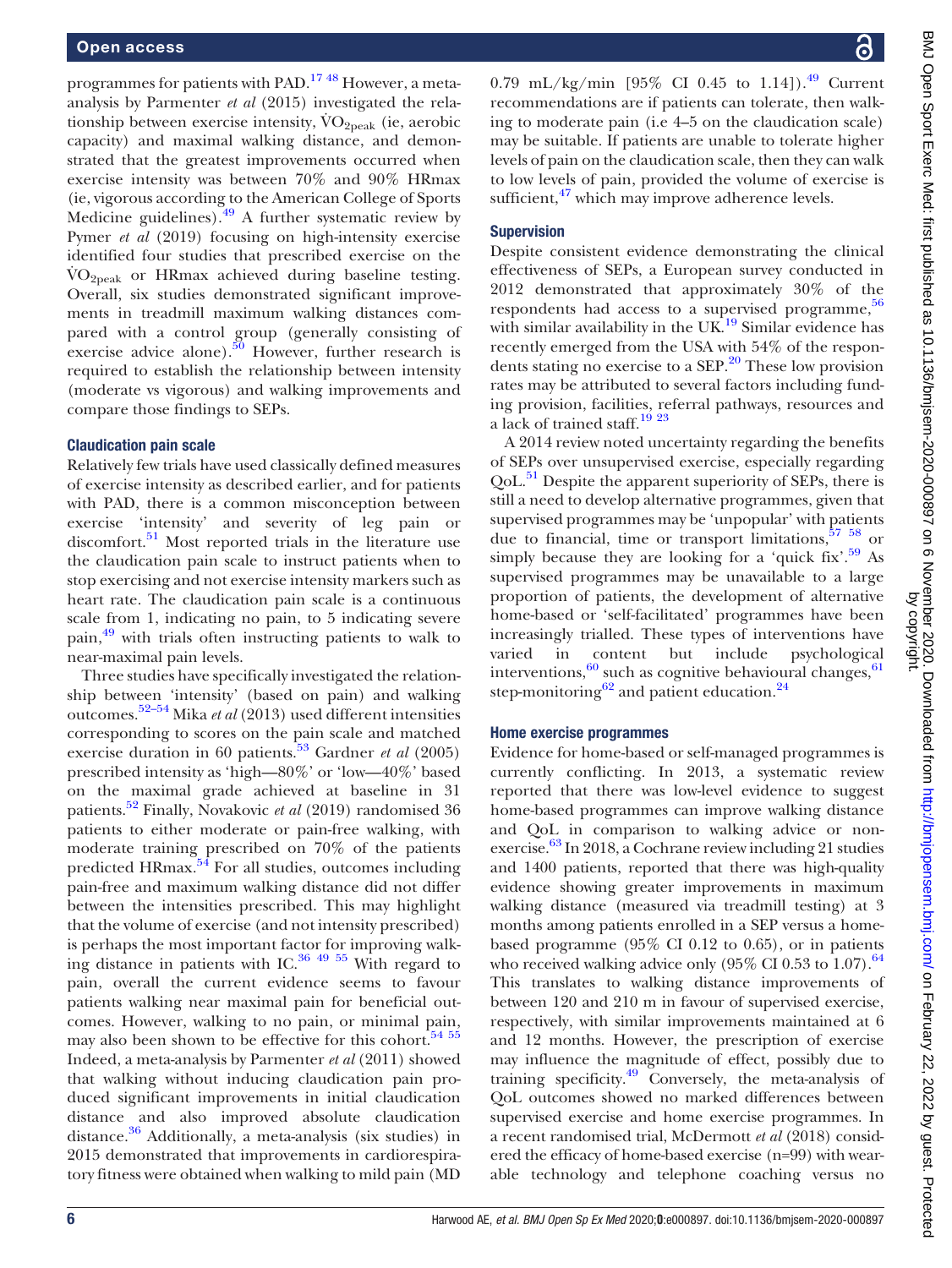exercise advice and found no difference home exercise and control.<sup>65</sup> Therefore, further research is required to evaluate the specific components of home-based interventions to maximise patient benefit (ie, wearable technology, on-site visits, etc).

## Safety

There may be a misconception that exercise training may be unsafe in patients with PAD. Indeed, 70% of the vascular surgeons in one survey thought that cardiovascular comorbidities or aorto-iliac stenosis or occlusions were relative contraindications to exercise.<sup>[66](#page-8-26)</sup> Gommans et al. (2015) explored the safety of supervised exercise training (via any exercise modality) and reviewed adverse event data from clinical trials. $67$  Seventy-four trials were included, representing 82 725 hours of training in 2876 patients with a mean age of 64 years (range 54–76 years). Nine adverse events were reported, six of cardiac, two of non-cardiac origin and one fatal adverse event (myocardial infarction). This resulted in an all-cause complication rate of one event per 10 340 patient-hours. The total noncardiac and cardiac event rate was 1 per 13 788 patients and 1 per 41 363 hours. The study concluded that supervised exercise training is safe for people with IC due to a low all-cause complication rate, and routine cardiac prescreening is not required.<sup>67</sup> However, it should be noted that patients participating in clinical trials might not be a true representation of the overall population. This may be due to strict exclusion/inclusion criteria screening out patients with extensive comorbidities. It would be beneficial to have observational data for adverse events in routine SEPs, to fully elucidate the all-cause complication rates. In addition, it is important to note, that as a patient's exercise tolerance, pain tolerance and walking ability improve, this may begin to unmask underlying signs and symptoms of coronary artery disease. While not routine practice, cardiac screening may also be considered when patients are engaging in an exercise modality that may not elicit claudication pain such as cycling or when they are engaging in higher-intensity exercise programmes. In general, contraindications to participation in an exercise programme include uncontrolled hypertension, unstable angina or other uncontrolled arrhythmias. Relative contraindications include known obstructive coronary disease, acquired or advance heart block. A comprehensive list of both absolute and relative contraindications can be found in the 'American College of Sports Medicine Guidelines for Exercise Testing and Prescription'.<sup>[47 68](#page-8-10)</sup>

## APPLICATION TO PRACTICE

#### Recommendations for exercise training

All prospective patients should be clinically assessed, and risk stratified to ensure that they do not have any contraindications to the exercise therapy, and to document comorbidities that may need to be accounted for, in order to individualise the exercise programme. Patient ability and preference should also be taken into account

when prescribing the exercise programme. Clinical assessment should be repeated as exercise tolerance improves to ensure that the training intensity is sufficient to ensure ongoing patient safety. Any exercise programme should ideally be delivered through an on-site supervised programme with clinical oversight. However, a facilitated, self-managed exercise programme involving behaviour change techniques is a reasonable alternative for patients who prefer this approach or are unable to access supervised exercise. $24$  The core modality for SEPs should be walking; however, other modes are also efficacious for those who cannot tolerate walking programmes, as outlined in [table 2.](#page-3-0) Alternative modes include arm cranking, cycling, pole-striding and progressive resistance training. A structured programme should involve walking at an intensity that elicits moderate-to-strong claudication pain and should be conducted for a minimum of 3 months, involving at least three sessions of 30–45 min/ week. Initial exercise prescription should be based on actual baseline maximum walking distance. Further evidence-based recommendations for exercise training are provided in [table 2](#page-2-0). However, if patients struggle with the maximum intensity of pain prescribed, then walking at lower pain levels will also lead to improvements in walking ability/distance.[36 55](#page-8-1)

During exercise training sessions, acute responses to exercise should be monitored to inform the exercise prescription, including heart rate, blood pressure (in the first few exercise sessions), perceived exertion and claudication pain. The continuous monitoring of blood pressure is not recommended but should be revaluated if the intensity or mode of exercise changes. It is recommended that heart rate may be continuously monitored, and blood pressure, perceived exertion and claudication pain are recorded intermittently when the patient stops exercises (if interval walking) or if any signs or symptoms (such as dizziness are present). Finally, programme entry and exit assessments should be performed to determine changes in patient outcomes, including walking distance (primarily 6-min walk test) and QoL.

To support the provision and uptake of exercise, alongside this guideline an infographic of key messages has been developed that may be used as a poster or handout in clinic; particularly where patients cannot access a supervised programme.<sup>[69](#page-8-28)</sup>

#### **SUMMARY**

Exercise training is a safe, effective and low-cost intervention for improving walking ability in patients with IC. Additional benefits may include improvements in QoL, muscle strength and cardiorespiratory fitness. Clinical guidelines advocate supervised exercise training as a primary therapy for IC, with walking as the primary modality. However, evidence is emerging for the role of various other modes of exercise including cycling and progressive resistance training to supplement walking training. In addition, there is emerging evidence for home-based exercise programmes. Revascularisation or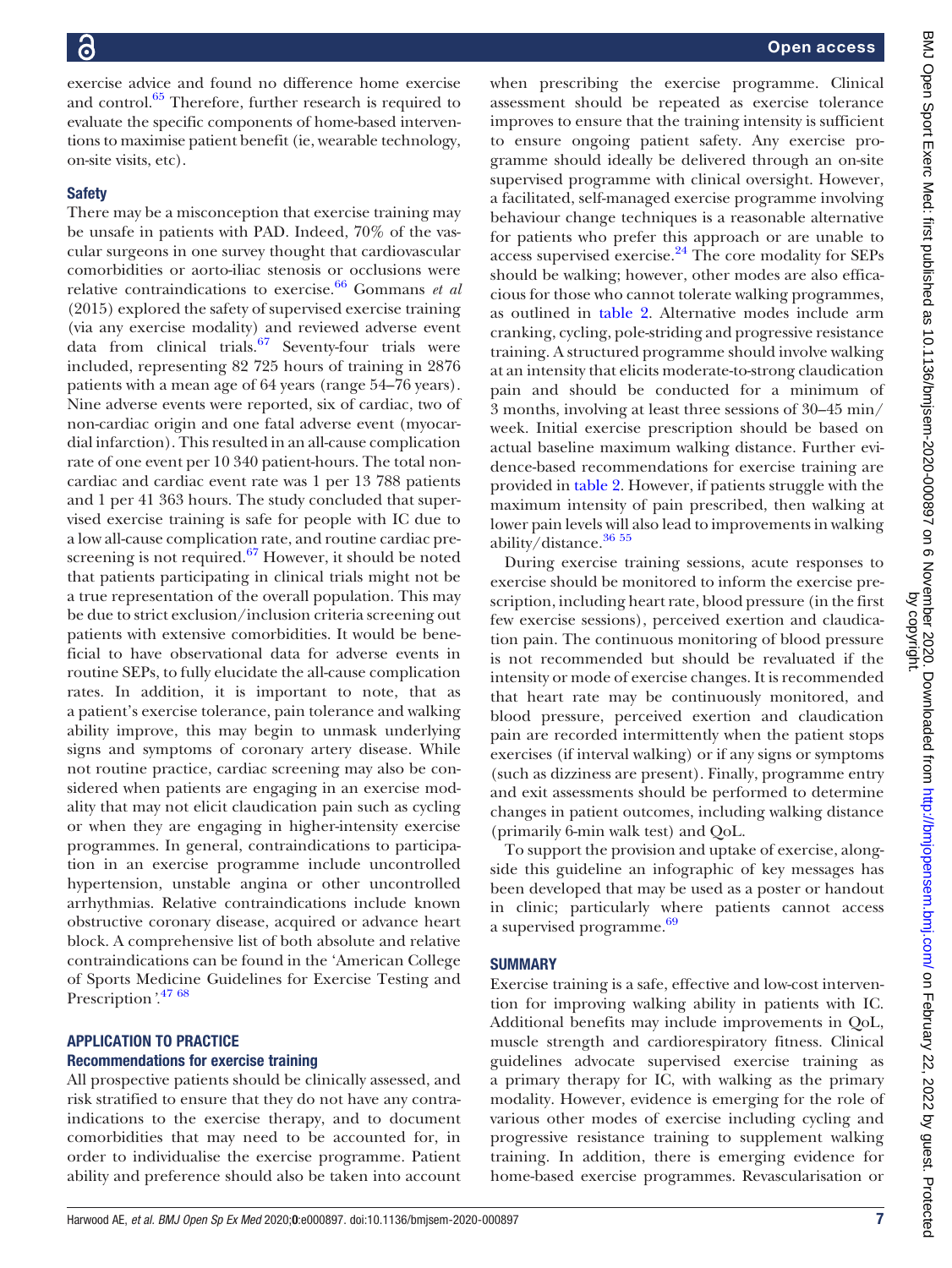<span id="page-7-23"></span><span id="page-7-22"></span><span id="page-7-15"></span><span id="page-7-14"></span><span id="page-7-13"></span><span id="page-7-12"></span><span id="page-7-11"></span><span id="page-7-10"></span>11 Gardner AW, Montgomery PS, Killewich LA. Natural history of physical function in older men with intermittent claudication. [J Vasc Surg](https://dx.doi.org/10.1016/j.jvs.2004.02.010) 2004;40:73–8. 12 Brostow DP, Petrik ML, Starosta AJ, et al. Depression in patients with peripheral arterial disease: a systematic review. [Eur J Cardiovasc Nurs](https://dx.doi.org/10.1177/1474515116687222) 2017;16:181–93. 13 Gardner AW, Montgomery PS, Parker DE. Physical activity is a predictor of all-cause mortality in patients with intermittent claudication. [J Vasc Surg](https://dx.doi.org/10.1016/j.jvs.2007.09.033) 2008;47:117–22. 14 Lane R, Harwood A, Watson L, et al. Exercise for intermittent claudication. [Cochrane Database Syst Rev](https://dx.doi.org/10.2522/ptj.20100419) 2017;12:CD000990. 15 Norgren L, Hiatt WR, Dormandy JA, et al. Inter-society consensus for the management of peripheral arterial disease (TASC II). [J Vasc Surg](https://dx.doi.org/10.1016/j.jvs.2006.12.037) 2007;45:S:S5–67. 16 NICE. The National Institute of Health and Care Excellence. Peripheral arterial disease: diagnosis and management clinical guideline [CG147]. National Institute for Health and Care Excellence, 2012. 17 Gerhard-Herman MD, Gornik HL, Barrett C, et al. 2016 AHA/ACC guideline on the management of patients with lower extremity peripheral artery disease: executive summary: a report of the American College of Cardiology/American Heart Association task force on clinical practice guidelines. [Circulation](https://dx.doi.org/10.1016/j.jacc.2016.11.008) 2017; 135: e686–e725. 18 Aboyans V, Ricco JB, Bartelink ML, et al. 2017 ESC guidelines on the diagnosis and treatment of peripheral arterial diseases, in collaboration with the European Society for Vascular Surgery (ESVS). [Kardiol Pol](https://dx.doi.org/10.1016/j.ejvs.2017.07.018) 2017;75:1065–160. 19 Harwood A, Smith G, Broadbent E, et al. Access to supervised exercise services for peripheral vascular disease patients. [Bull R Coll Sur Engl](https://dx.doi.org/10.1308/rcsbull.2017.207) 2017;99:207–11. 20 Dua A, Gologorsky R, Savage D, et al. National assessment of availability, awareness, and utilization of supervised exercise therapy for peripheral artery disease patients with intermittent claudication. [J Vasc Surg](https://dx.doi.org/10.1016/j.jvs.2019.04.022) 2019;69:e55–e56. 21 Hageman D, Fokkenrood HJP, Essers PPM, et al. Improved adherence to a stepped-care model reduces costs of intermittent claudication treatment in The Netherlands. [Eur J Vasc Endovasc Surg](https://dx.doi.org/10.1016/j.ejvs.2019.06.560) 2017;54:51-7. 22 Au TB, Golledge J, Walker PJ, et al. Peripheral arterial disease diagnosis and management in general practice. Aust Fam Physician 2013;42:397–400. 23 Dua A, Gologorsky R, Savage D, et al. National assessment of availability, awareness, and utilization of supervised exercise therapy for peripheral artery disease patients with intermittent claudication. [J Vasc Surg](https://dx.doi.org/10.1016/j.jvs.2019.08.238) 2020;71:1702–7. 24 Tew GA, Humphreys L, Crank H, et al. The development and pilot randomised controlled trial of a group education programme for promoting walking in people with intermittent claudication. [Vasc Med](https://dx.doi.org/10.1177/1358863X15577857) 2015;20:348–57. 25 Steell L, Ho FK, Sillars A, et al. Dose-response associations of cardiorespiratory fitness with all-cause mortality and incidence and mortality of cancer and cardiovascular and respiratory diseases: the UK Biobank cohort study. [Br J Sports Med](https://dx.doi.org/10.1136/bjsports-2018-099093) 2019;53:1371–8. 26 Gardner AW, Skinner JS, Cantwell BW, et al. Progressive vs single-stage treadmill tests for evaluation of claudication. [Med Sci](https://dx.doi.org/10.1249/00005768-199104000-00003)

- <span id="page-7-27"></span><span id="page-7-26"></span><span id="page-7-25"></span><span id="page-7-24"></span><span id="page-7-16"></span>[Sports Exerc](https://dx.doi.org/10.1249/00005768-199104000-00003) 1991;23:402–8. 27 McDermott MM, Guralnik JM, Criqui MH, et al. Six-minute walk is a better outcome measure than treadmill walking tests in therapeutic trials of patients with peripheral artery disease. [Circulation](https://dx.doi.org/10.1161/CIRCULATIONAHA.114.007002)
- <span id="page-7-17"></span>2014;130:61–8. 28 Hiatt WR, Rogers RK, Brass EP. The treadmill is a better functional test than the 6-minute walk test in therapeutic trials of patients with peripheral artery disease. [Circulation](https://dx.doi.org/10.1161/CIRCULATIONAHA.113.007003) 2014;130:69–78.
- 29 McDermott MM, Ades PA, Dyer A, et al. Corridor-based functional performance measures correlate better with physical activity during daily life than treadmill measures in persons with peripheral arterial disease. [J Vasc Surg](https://dx.doi.org/10.1016/j.jvs.2008.06.050) 2008;48:1231–1237, 1237 e1231.
- <span id="page-7-18"></span>30 Chetter IC, Spark JI, Dolan P, et al. Quality of life analysis in patients with lower limb ischaemia: suggestions for European standardisation. [Eur J Vasc Endovasc Surg](https://dx.doi.org/10.1016/S1078-5884(97)80070-6) 1997;13:597–604.
- 31 Gulati S, Coughlin PA, Hatfield J, et al. Quality of life in patients with lower limb ischemia; revised suggestions for analysis. [J Vasc Surg](https://dx.doi.org/10.1016/j.jvs.2008.08.011) 2009;49:122–6.
- <span id="page-7-19"></span>32 Regensteiner JG. Evaluation of walking impairment by questionnaire in patients with peripheral arterial disease. [J Vasc Med Biol](https://dx.doi.org/10.1016/j.jvs.2008.12.073) 1990;2:142–52.
- <span id="page-7-20"></span>33 Spertus J, Jones P, Poler S, et al. The peripheral artery questionnaire: a new disease-specific health status measure for patients with peripheral arterial disease. [Am Heart J](https://dx.doi.org/10.1016/j.ahj.2003.08.001) 2004;147:301-8.
- <span id="page-7-21"></span>34 Gardner AW, Montgomery PS, Wang M. Minimal clinically important differences in treadmill, 6-minute walk, and patient-based outcomes

drug treatment options should only be considered in patients if exercise training provides insufficient symptomatic relief.

# Author affiliations

<sup>1</sup> Centre for Sport and Exercise Life Sciences, Coventry University, Coventry, UK <sup>2</sup> Faculty of Health Sciences, University of Hull, Hull, UK

3 Academic Vascular Unit, Hull York Medical School, Hull, UK

4 Department of Sport, Health and Exercise Science, University of Hull, Hull, UK 5 Department of Health Sciences, University of York, York, UK

<sup>6</sup>Department of Exercise Physiology, Faculty of Medicine, University of New South Wales, Sydney, Australia

<sup>7</sup> School of Health and Sport Sciences, University of the Sunshine Coast, Maroochydore DC, Australia

8 Sunshine Coast Hospital and Health Service, Birtinya, Australia

<sup>9</sup>Department of Sport, Exercise and Rehabilitation, Northumbria University, Newcastle upon Tyne, UK

Twitter Amy Harwood [@AmyHarwood91](https://twitter.com/AmyHarwood91).

Contributors AH, LI, PD, IC and GT were involved in the initial concept of the statement. AH and GT were responsible for the main drafting and editing of the manuscript. All authors provided revisions and critical analysis of the manuscript at each stage of the process and contributed equally to producing and approving the final document.

Funding The authors have not declared a specific grant for this research from any funding agency in the public, commercial or not-for-profit sectors.

Competing interests None declared.

Ethics approval Not applicable.

Provenance and peer review Not commissioned; externally peer reviewed.

Open access This is an open access article distributed in accordance with the Creative Commons Attribution Non Commercial (CC BY-NC 4.0) license, which permits others to distribute, remix, adapt, build upon this work non-commercially, and license their derivative works on different terms, provided the original work is properly cited, appropriate credit is given, any changes made indicated, and the use is non-commercial. See: http://creativecommons.org/licenses/by-nc/4.0/.

#### ORCID iD

Amy E Harwood <http://orcid.org/0000-0002-5745-2564>

# **REFERENCES**

- <span id="page-7-0"></span>McDermott MM. Peripheral arterial disease: epidemiology and drug therapy. [Am J Geriatr Cardiol](https://dx.doi.org/10.1111/j.1076-7460.2002.00031.x) 2002;11:258–66.
- <span id="page-7-1"></span>2 Fowkes FG, Rudan D, Rudan I, et al. Comparison of global estimates of prevalence and risk factors for peripheral artery disease in 2000 and 2010: a systematic review and analysis. [Lancet](https://dx.doi.org/10.1016/S0140-6736(13)61249-0) 2013;382:1329–40.
- <span id="page-7-2"></span>3 Morley RL, Sharma A, Horsch AD, et al. Peripheral artery disease. [BMJ](https://dx.doi.org/10.1136/bmj.j5842) 2018;360:j5842.
- <span id="page-7-3"></span>4 Rose G. The diagnosis of ischaemic heart pain and intermittent claudication in field surveys. Bull World Health Organ 1962;27:645. Available<https://www.ncbi.nlm.nih.gov/pmc/articles/PMC2555832/>
- <span id="page-7-4"></span>5 Hamburg NM, Balady GJ. Exercise rehabilitation in peripheral artery disease: functional impact and mechanisms of benefits. [Circulation](https://dx.doi.org/10.1161/CIRCULATIONAHA.109.881888) 2011;123:87–97.
- <span id="page-7-5"></span>6 Norgren L, Hiatt WR, Dormandy JA, et al. Inter-society consensus for the management of peripheral arterial disease (TASC II). [Eur J Vasc](https://dx.doi.org/10.1016/j.ejvs.2006.09.024) [Endovasc Surg](https://dx.doi.org/10.1016/j.ejvs.2006.09.024) 2007;33:S1–75.
- <span id="page-7-6"></span>van Haelst STW, Koopman C, den Ruijter HM, et al. Cardiovascular and all-cause mortality in patients with intermittent claudication and critical limb ischaemia. [Br J Surg](https://dx.doi.org/10.1002/bjs.10657) 2018;105:252–61.
- <span id="page-7-7"></span>8 Harwood AE, Totty JP, Pymer S, et al. Cardiovascular and musculoskeletal response to supervised exercise in patients with intermittent claudication. [J Vasc Surg](https://dx.doi.org/10.1016/j.jvs.2018.10.065) 2019;69:1899–1908 e1891.
- <span id="page-7-8"></span>9 Hou XY, Green S, Askew CD, et al. Skeletal muscle mitochondrial ATP production rate and walking performance in peripheral arterial disease. [Clin Physiol Funct Imaging](https://dx.doi.org/10.1046/j.1475-097X.2002.00423.x) 2002;22:226–32.
- <span id="page-7-9"></span>10 Gorely T, Crank H, Humphreys L, et al. "Standing still in the street": experiences, knowledge and beliefs of patients with intermittent claudication: a qualitative study. [J Vasc Nurs](https://dx.doi.org/10.1016/j.jvn.2014.12.001) 2015;33:4–9.